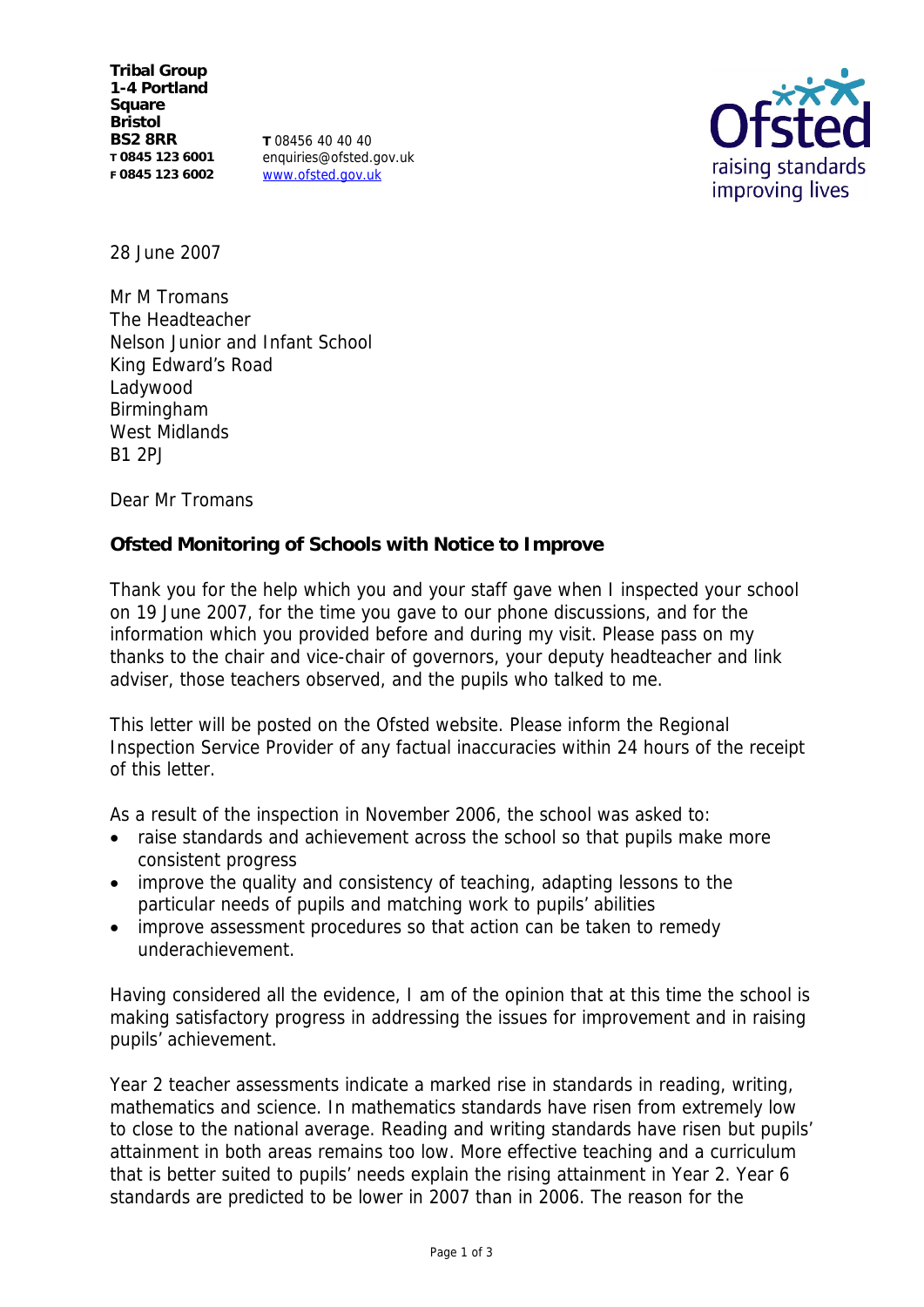

difference is that the current cohort of pupils had much lower attainment on entry to Year 3 and the class has had many changes of teacher that have slowed the pupils' progress. Current school assessment data indicates that the proportion of pupils making satisfactory or better progress has increased since November 2006. The majority of pupils are now making at least satisfactory progress in writing, although this is not the case in Year 4 where there is much catching up to do. In Years 2, 5 and 6 most pupils are making at least satisfactory progress in mathematics but in other years around a third of the pupils have not made the expected progress over the past two terms. In reading pupils' progress is far too inconsistent. For example, in Year 3 all pupils have made at least satisfactory progress with two thirds making good progress. In Year 1 two thirds of the pupils have made satisfactory progress, a third good progress, and a third has not made the expected progress. The underachieving pupils will have to do well during the summer term to reach the targets set for them.

The school has made satisfactory progress in improving the quality and consistency of teaching. The proportion of satisfactory or better teaching has improved and the significant amount of inadequate teaching seen during the last inspection has largely been eliminated. The local authority (LA) inspected provision in May 2007 and judged that teaching in the Foundation Stage had improved and there was much more good teaching in Years 3 to 6. Better teaching is helping to accelerate pupils' progress, particularly in English and mathematics. There are a number of reasons why teaching is more effective. Support, advice and guidance from literacy and numeracy consultants have improved teachers' subject knowledge and widened the range of teaching methods employed. Assessment information is now used effectively and this ensures that activities are better tailored to pupils' needs. Pupils say this increases their enjoyment of lessons. There is more effective deployment of additional support, particularly for those with learning difficulties, enabling them to make better progress. Teachers who were judged inadequate have improved because they have received the right kind of advice and targeted support. Enhanced teaching skills have led to better outcomes in class. There has also been the added benefit that during this academic year most classes have been taught by one teacher and this has helped provide continuity of learning. Whilst the picture is a positive one, there is no room for complacency as standards are not as high as they should be and significant underachievement remains in some years.

Satisfactory progress has also been made on the assessment issue. A sound tracking system has been developed that enables pupils' attainment and progress to be effectively monitored and data used to set suitable end-of-year targets. More robust moderation of standards, particularly in writing and the Foundation Stage, is helping to establish a secure baseline from which pupils' progress can be tracked with confidence. Assessment information is used effectively to inform intervention and improve lesson planning. For example, individuals that are judged to be underachieving are identified and provision modified so their rate of learning increases. Marking in mathematics and writing is constructive and developmental. This said, insufficient attention is paid to improving presentation skills and not enough is being done to ensure the older pupils write in a fluent, joined style. Pupils